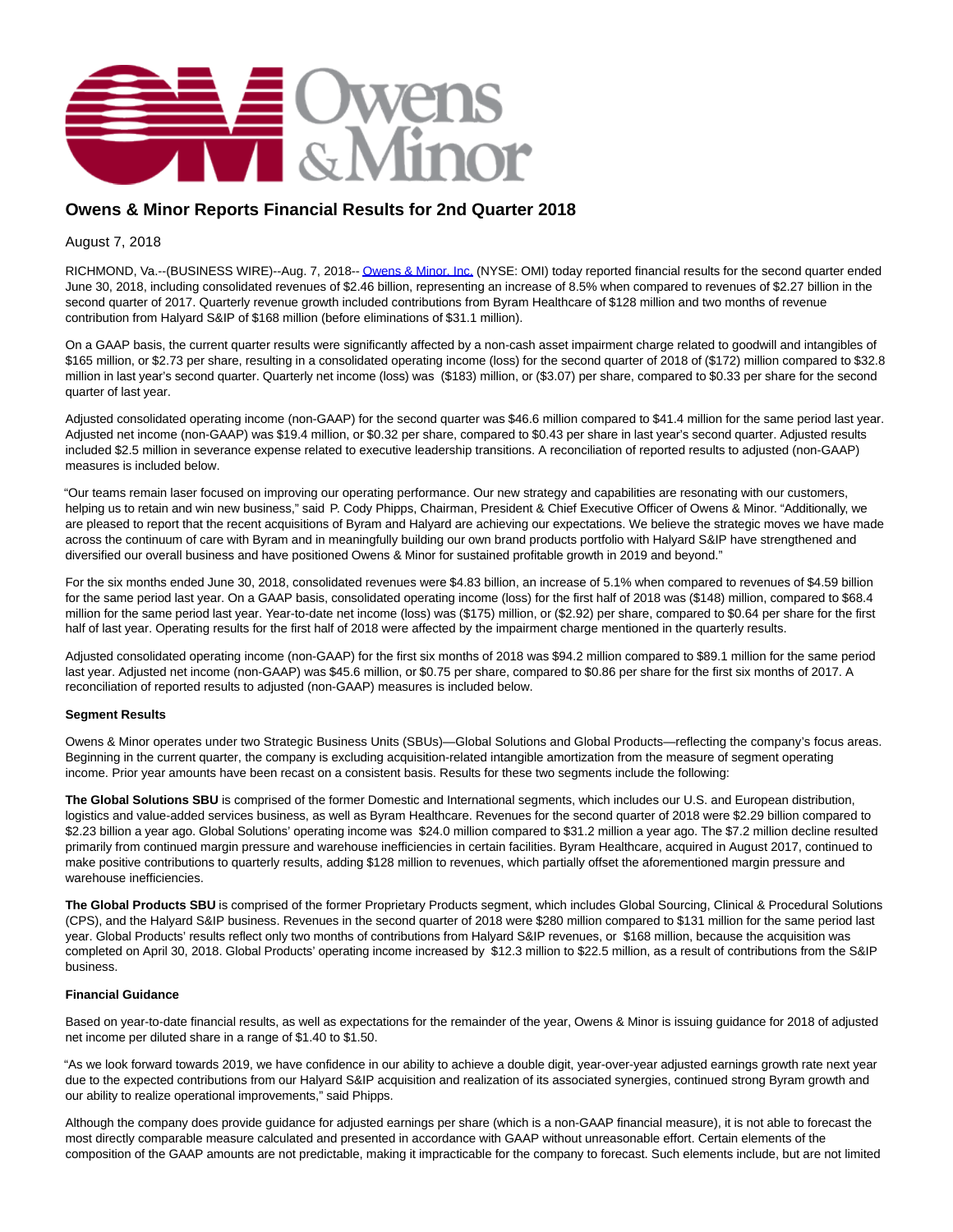to restructuring and acquisition charges. As a result, no GAAP guidance is provided. For the same reasons, the company is unable to assess the probable significance of the unavailable information, which could have a potentially significant impact on its future GAAP financial results. The outlook is based on certain assumptions that are subject to the risk factors discussed in the company's filings with the Securities and Exchange Commission.

### **Upcoming Investor Events**

Owens & Minor plans to participate in the following investor conferences in the third quarter of 2018, and the company will post webcasts of formal presentations on its corporate website:

- Baird Global Healthcare Conference; New York; September 5
- Wells Fargo Securities Healthcare Conference; Boston; September 6

### **Investors Conference Call & Supplemental Material**

Conference Call: Owens & Minor's management team will conduct a conference call for investors on Tuesday, August 7, 2018, at 8:30 a.m. EDT. The access code for the conference call, international dial-in and replay is #8677529. Participants may access the call at 866-393-1604.The international dial-in number is 224-357-2191. Replay: A replay of the call will be available for one week by dialing 855-859-2056. Webcast: A listen-only webcast of the call, along with supplemental information, will be available o[n www.owens-minor.com u](http://cts.businesswire.com/ct/CT?id=smartlink&url=http%3A%2F%2Fwww.owens-minor.com&esheet=51848683&newsitemid=20180807005213&lan=en-US&anchor=www.owens-minor.com&index=2&md5=0ddaa43e4232bc9c6099bc2bbdd34244)nder th[e Investor Relations section.](http://cts.businesswire.com/ct/CT?id=smartlink&url=http%3A%2F%2Finvestors.owens-minor.com%2Fevents.cfm&esheet=51848683&newsitemid=20180807005213&lan=en-US&anchor=Investor+Relations+section&index=3&md5=6dd98574d2434d064d90a16b24cd1d9f)

### **Safe Harbor Statement**

This release is intended to be disclosure through methods reasonably designed to provide broad, non-exclusionary distribution to the public in compliance with the SEC's Fair Disclosure Regulation. This release contains certain ''forward-looking'' statements made pursuant to the Safe Harbor provisions of the Private Securities Litigation Reform Act of 1995, including financial guidance for 2018, earnings growth rate in 2019, and sustained profitable growth. These statements include, but are not limited to, the statements in the section of this release entitled "Financial Guidance" as well as other statements related to the company's expectations regarding the performance of its business, growth, improvement of operational performance, and the performance of and synergies from the recently acquired Byram Healthcare and Halyard S&IP businesses. Forward-looking statements involve known and unknown risks and uncertainties that may cause our actual results in future periods to differ materially from those projected or contemplated in the forward-looking statements. Investors should refer to Owens & Minor's Annual Report on Form 10-K for the year ended December 31, 2017, filed with the SEC including in the sections captioned "Cautionary Note Regarding Forward-Looking Statements" and "Item 1A. Risk Factors," and subsequent quarterly reports on Form 10-Q and current reports on Form 8-K filed with or furnished to the SEC, for a discussion of certain other known risk factors that could cause the company's actual results to differ materially from its current estimates. These filings are available at [www.owens-minor.com.](http://cts.businesswire.com/ct/CT?id=smartlink&url=http%3A%2F%2Fwww.owens-minor.com&esheet=51848683&newsitemid=20180807005213&lan=en-US&anchor=www.owens-minor.com&index=4&md5=30aecd27f32c5f6d2b9526994750a0fa) Given these risks and uncertainties, Owens & Minor can give no assurance that any forward-looking statements will, in fact, transpire and, therefore, caution investors not to place undue reliance on them. Owens & Minor specifically disclaims any obligation to update or revise any forward-looking statements, whether as a result of new information, future developments or otherwise.

Owens & Minor uses its web site[, www.owens-minor.com,](http://cts.businesswire.com/ct/CT?id=smartlink&url=http%3A%2F%2Fwww.owens-minor.com&esheet=51848683&newsitemid=20180807005213&lan=en-US&anchor=www.owens-minor.com&index=5&md5=22385dcc7affb6a0578eef1c659ba102) as a channel of distribution for material company information, including news releases, investor presentations and financial information. This information is routinely posted and accessible under the Investor Relations section.

Included with the press release financial tables are reconciliations of the differences between the non-GAAP financial measures presented in this news release, which exclude acquisition-related and exit and realignment charges, and their most directly comparable GAAP financial measures.

#### **About Owens & Minor**

Owens & Minor, Inc. (NYSE: OMI) is a global healthcare solutions company with integrated technologies, products, and services aligned to deliver significant and sustained value for healthcare providers and manufacturers across the continuum of care. With 17,000 dedicated teammates serving healthcare industry customers in 90 countries, Owens & Minor helps to reduce total costs across the supply chain by optimizing episode and pointof-care performance, freeing up capital and clinical resources, and managing contracts to optimize financial performance. A FORTUNE 500 company, Owens & Minor has annualized revenues of approximately \$10 billion, including contributions from Halyard Health S&IP. Founded in 1882, Owens & Minor has operated continuously from its Richmond, Virginia, headquarters. Today, the company now has distribution, production, customer service and sales facilities located across Asia, Europe, Latin America, and the U.S. For more information about Owens & Minor, visi[t owens-minor.com,](http://cts.businesswire.com/ct/CT?id=smartlink&url=http%3A%2F%2Fwww.owens-minor.com&esheet=51848683&newsitemid=20180807005213&lan=en-US&anchor=owens-minor.com&index=6&md5=74e09ca15a086aea27d044c35c5d8b87) follow [@Owens\\_Minor on Twitter,](http://cts.businesswire.com/ct/CT?id=smartlink&url=https%3A%2F%2Ftwitter.com%2FOwens_Minor&esheet=51848683&newsitemid=20180807005213&lan=en-US&anchor=%40Owens_Minor+on+Twitter&index=7&md5=c7caa392f8ff5507f21f9ad1d8a85cb6) and connect on LinkedIn at [www.linkedin.com/company/owens-&-minor.](http://cts.businesswire.com/ct/CT?id=smartlink&url=http%3A%2F%2Fwww.linkedin.com%2Fcompany%2Fowens-%26-minor&esheet=51848683&newsitemid=20180807005213&lan=en-US&anchor=www.linkedin.com%2Fcompany%2Fowens-%26-minor&index=8&md5=cb75432efa6097d4b6fd51ce11290925)

#### **Owens & Minor, Inc.**

### **Consolidated Statements of Income (Loss) (unaudited)**

(dollars in thousands, except per share data)

|                                                      | Three Months Ended June 30, |  |             |  |  |
|------------------------------------------------------|-----------------------------|--|-------------|--|--|
|                                                      | 2018                        |  | 2017        |  |  |
| Net revenue                                          | \$2,458,271                 |  | \$2,265,907 |  |  |
| Cost of goods sold                                   | 2,133,277                   |  | 1,992,374   |  |  |
| Gross margin                                         | 324,994                     |  | 273,533     |  |  |
| Distribution, selling and administrative expenses    | 308,775                     |  | 236,615     |  |  |
| Goodwill and intangible asset impairment charges     | 165,447                     |  |             |  |  |
| Acquisition-related and exit and realignment charges | 24.930                      |  | 2,893       |  |  |
| Other operating (income) expense, net                | (2, 107)                    |  | 1,188       |  |  |
| Operating income (loss)                              | (172, 051)                  |  | 32,837      |  |  |
| Interest expense, net                                | 18,571                      |  | 6,736       |  |  |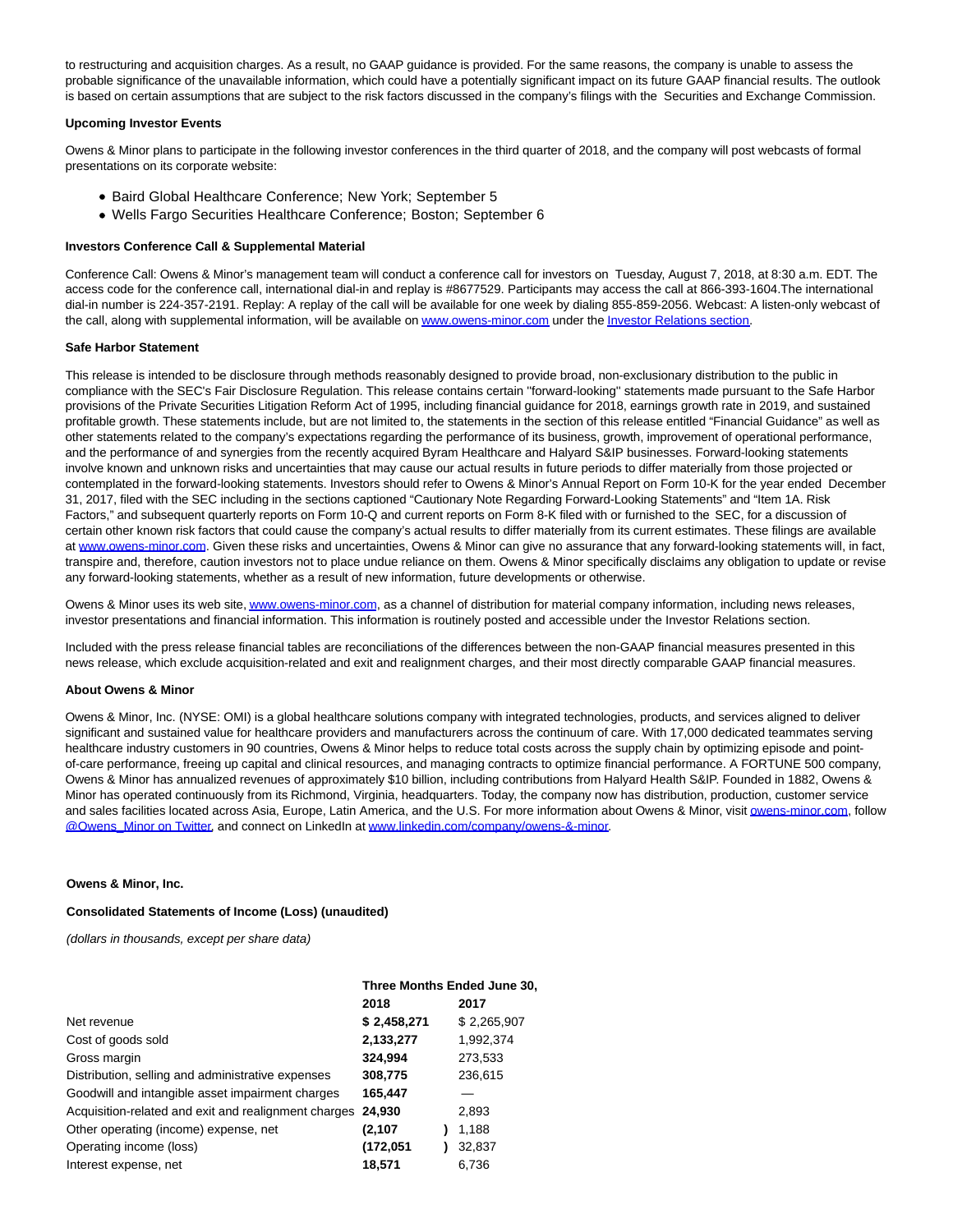| Income (loss) before income taxes<br>Income tax provision (benefit)<br>Net income (loss) | (190,622<br>(7,845 | ) 26,101<br>5.960<br>\$(182,777) \$20,141 |
|------------------------------------------------------------------------------------------|--------------------|-------------------------------------------|
| Net income (loss) per common share:<br><b>Basic and diluted</b>                          | \$ (3.07)          | 50.33                                     |

|                                                      | Six Months Ended June 30, |  |             |  |  |  |
|------------------------------------------------------|---------------------------|--|-------------|--|--|--|
|                                                      | 2018                      |  | 2017        |  |  |  |
| Net revenue                                          | \$4,830,850               |  | \$4,594,480 |  |  |  |
| Cost of goods sold                                   | 4,181,170                 |  | 4,039,768   |  |  |  |
| Gross margin                                         | 649,680                   |  | 554,712     |  |  |  |
| Distribution, selling and administrative expenses    | 593,136                   |  | 474,308     |  |  |  |
| Goodwill and intangible asset impairment charges     | 165,447                   |  |             |  |  |  |
| Acquisition-related and exit and realignment charges | 39,690                    |  | 11,835      |  |  |  |
| Other operating (income) expense, net                | (759                      |  | 216         |  |  |  |
| Operating income (loss)                              | (147,834                  |  | 68,353      |  |  |  |
| Interest expense, net                                | 28,824                    |  | 13,480      |  |  |  |
| Income (loss) before income taxes                    | (176,658)                 |  | 54,873      |  |  |  |
| Income tax provision (benefit)                       | (2.032                    |  | 15,947      |  |  |  |
| Net income (loss)                                    | \$(174, 626)              |  | \$38,926    |  |  |  |
| Net income (loss) per common share:                  |                           |  |             |  |  |  |
| <b>Basic and diluted</b>                             | \$ (2.92)                 |  | \$0.64      |  |  |  |

# **Owens & Minor, Inc.**

# **Condensed Consolidated Balance Sheets (unaudited)**

(dollars in thousands)

**June 30, 2018 December 31, 2017**

| Assets |
|--------|
|--------|

| <b>Current assets</b>                     |             |             |
|-------------------------------------------|-------------|-------------|
| Cash and cash equivalents                 | \$118,188   | \$104,522   |
| Accounts receivable, net                  | 856,673     | 758,936     |
| Merchandise inventories                   | 1,220,115   | 990,193     |
| Other current assets                      | 320,206     | 328,254     |
| <b>Total current assets</b>               | 2,515,182   | 2,181,905   |
| Property and equipment, net               | 344,061     | 206,490     |
| Goodwill, net                             | 742,538     | 713,811     |
| Intangible assets, net                    | 342,542     | 184,468     |
| Other assets, net                         | 98,808      | 89,619      |
| <b>Total assets</b>                       | \$4,043,131 | \$3,376,293 |
| <b>Liabilities and equity</b>             |             |             |
| <b>Current liabilities</b>                |             |             |
| Accounts payable                          | \$1,067,553 | \$947,572   |
| Accrued payroll and related liabilities   | 37,366      | 30,416      |
| Other current liabilities                 | 315,842     | 331,745     |
| <b>Total current liabilities</b>          | 1,420,761   | 1,309,733   |
| Long-term debt, excluding current portion | 1,669,478   | 900,744     |
| Deferred income taxes                     | 66,466      | 74,247      |
| Other liabilities                         | 84,218      | 76,090      |
| <b>Total liabilities</b>                  | 3,240,923   | 2,360,814   |
| <b>Total equity</b>                       | 802,208     | 1,015,479   |
| <b>Total liabilities and equity</b>       | \$4,043,131 | \$3,376,293 |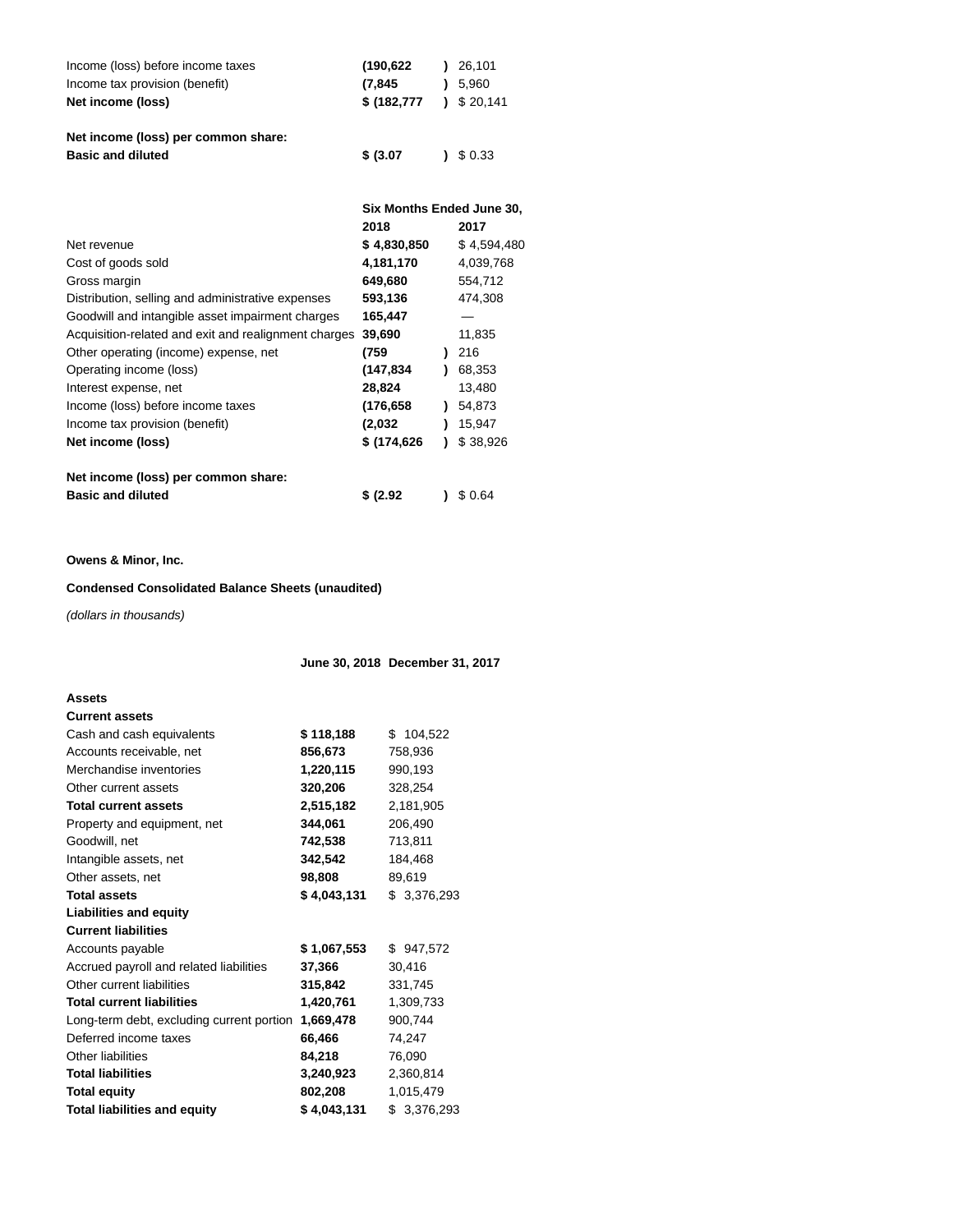# **Owens & Minor, Inc.**

# **Consolidated Statements of Cash Flows (unaudited)**

(dollars in thousands)

|                                                                                          | Six Months Ended June 30, |  |                          |               |
|------------------------------------------------------------------------------------------|---------------------------|--|--------------------------|---------------|
|                                                                                          | 2018                      |  | 2017                     |               |
|                                                                                          |                           |  |                          |               |
| <b>Operating activities:</b>                                                             |                           |  |                          |               |
| Net income (loss)                                                                        | \$ (174,626) \$38,926     |  |                          |               |
| Adjustments to reconcile net income to cash provided by (used for) operating activities: |                           |  |                          |               |
| Depreciation and amortization                                                            | 43,813                    |  | 25,206                   |               |
| Share-based compensation expense                                                         | 6,140                     |  | 5,619                    |               |
| Goodwill and intangible asset impairment charges                                         | 165,447                   |  | $\overline{\phantom{0}}$ |               |
| Provision for losses on accounts receivable                                              | 2,867                     |  | (368)                    | $\lambda$     |
| Deferred income tax (benefit) expense                                                    | (6, 172)                  |  | (5,385)                  | $\lambda$     |
| Changes in operating assets and liabilities:                                             |                           |  |                          |               |
| Accounts receivable                                                                      | (30, 357)                 |  | (41,863)                 | $\lambda$     |
| Merchandise inventories                                                                  | 5,211                     |  | (86, 234)                | $\lambda$     |
| Accounts payable                                                                         | 47,260                    |  | 42,235                   |               |
| Net change in other assets and liabilities                                               | (14,629                   |  | (66,003)                 | $\lambda$     |
| Other, net                                                                               | 1,299                     |  | 5,371                    |               |
| Cash provided by (used for) operating activities                                         | 46,253                    |  | (82, 496)                | $\lambda$     |
|                                                                                          |                           |  |                          |               |
| <b>Investing activities:</b>                                                             |                           |  |                          |               |
| Acquisitions, net of cash acquired                                                       | (733,433                  |  |                          |               |
| Additions to property and equipment                                                      | (19,816                   |  | (16, 433)                | $\lambda$     |
| Additions to computer software and intangible assets                                     | (10, 238)                 |  | (7,860)                  | $\lambda$     |
| Proceeds from sale of property and equipment                                             | 12                        |  | 573                      |               |
| Cash used for investing activities                                                       | (763,475                  |  | (23, 720)                | $\lambda$     |
| <b>Financing activities:</b>                                                             |                           |  |                          |               |
| Proceeds from issuance of debt                                                           | 695,750                   |  |                          |               |
| Financing costs paid                                                                     | (27, 697)                 |  | $\equiv$                 |               |
| Repayments of debt                                                                       | (6, 250)                  |  | $\mathbf{I}$             |               |
| Proceeds from revolving credit facility                                                  | 101,000                   |  | 15,400                   |               |
| Cash dividends paid                                                                      | (32, 284)                 |  | (31, 476)                | $\lambda$     |
| Repurchases of common stock                                                              |                           |  | (4,998)                  | $\mathcal{E}$ |
| Other, net                                                                               | (3,670                    |  | (5,658)                  | $\mathcal{E}$ |
| Cash provided by (used for) financing activities                                         | 726,849                   |  | (26, 732)                | $\lambda$     |
|                                                                                          |                           |  |                          |               |
| Effect of exchange rate changes on cash and cash equivalents                             | 4,039                     |  | 4,526                    |               |
| Net increase (decrease) in cash and cash equivalents                                     | 13,666                    |  | (128,422)                | $\lambda$     |
| Cash and cash equivalents at beginning of period                                         | 104,522                   |  | 185,488                  |               |
| Cash and cash equivalents at end of period                                               | \$118,188                 |  | \$57,066                 |               |
|                                                                                          |                           |  |                          |               |

# **Owens & Minor, Inc.**

# **Summary Segment Information (unaudited)**

(dollars in thousands)

|        | Three Months Ended June 30, |         |              |
|--------|-----------------------------|---------|--------------|
| 2018   |                             | 2017(2) |              |
|        | % of                        |         | % of         |
|        | consolidated                |         | consolidated |
| Amount | net revenue                 | Amount  | net revenue  |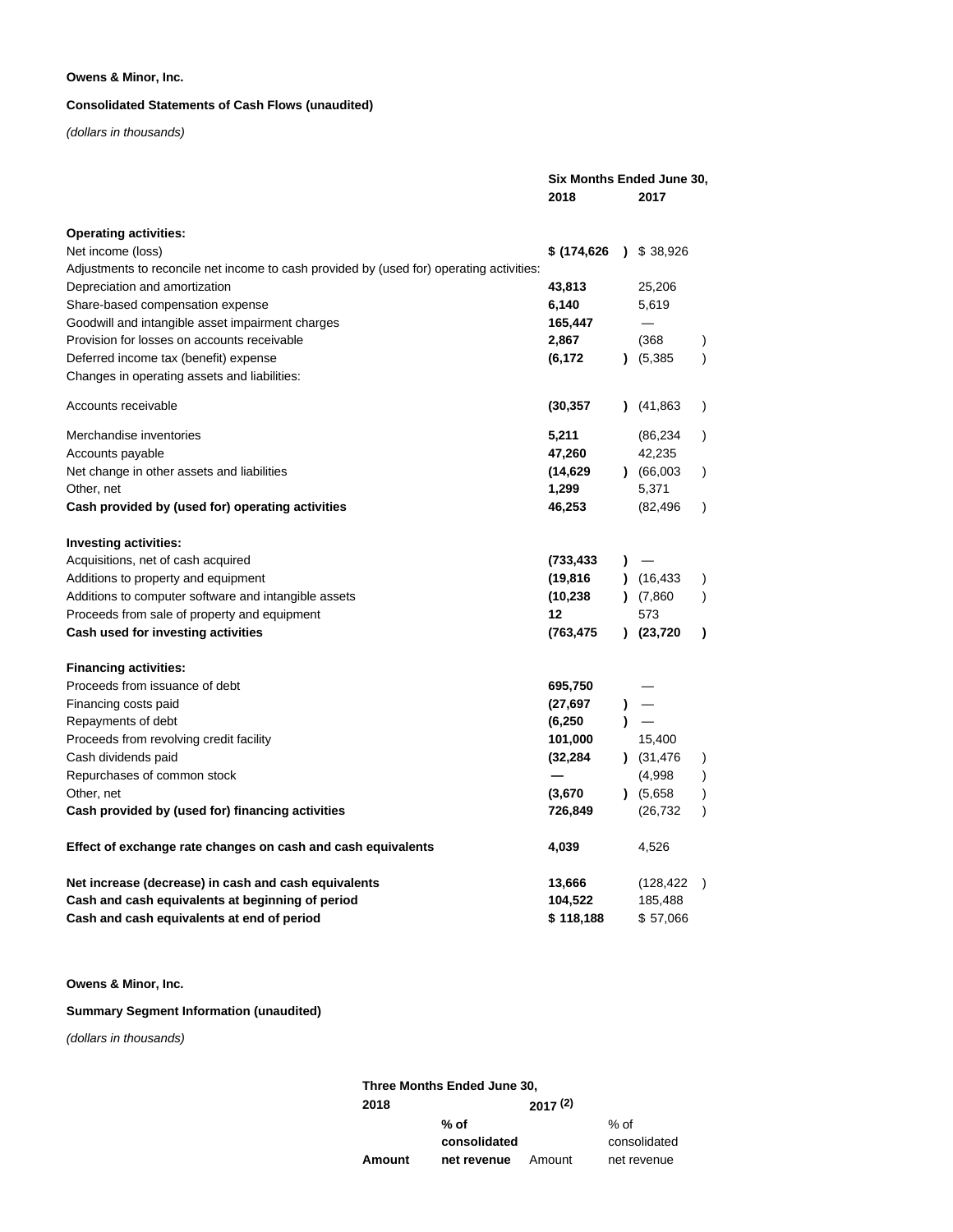| \$2,290,173<br>%<br>93.16  | \$2,226,367<br>%<br>98.26     |
|----------------------------|-------------------------------|
| 279,588<br>%<br>11.38      | 5.77<br>%<br>130.959          |
| 2,569,761                  | 2,357,326                     |
|                            |                               |
| (111.490)<br>)%<br>(4.54)  | )%<br>(91.419)<br>(4.03)      |
| (111.490)                  | (91.419)                      |
| \$2,458,271<br>%<br>100.00 | \$2,265,907<br>100.00<br>$\%$ |
|                            |                               |

| Operating income (loss):                             |             | % of segment<br>net revenue |        |    |          |  | % of segment<br>net revenue |      |
|------------------------------------------------------|-------------|-----------------------------|--------|----|----------|--|-----------------------------|------|
| <b>Global Solutions</b>                              | \$23,977    |                             | 1.05   | %  | \$31,177 |  | 1.40                        | ℅    |
| <b>Global Products</b>                               | 22,489      |                             | 8.04   | %  | 10,192   |  | 7.78                        | %    |
| Inter-segment eliminations                           | 167         |                             |        |    | 19       |  |                             |      |
| Goodwill and intangible asset impairment charges     | (165, 447)  |                             |        |    |          |  |                             |      |
| Acquisition-related intangible amortization          | (9,374      |                             |        |    | (2,347)  |  |                             |      |
| Acquisition-related and exit and realignment charges | (24, 930)   |                             |        |    | (2,893)  |  |                             |      |
| Other $(1)$                                          | (18, 933)   |                             |        |    | (3,311)  |  |                             |      |
| Consolidated operating income (loss)                 | \$(172,051) |                             | (7.00) | )% | \$32,837 |  | 1.45                        | $\%$ |
| Depreciation and amortization:                       |             |                             |        |    |          |  |                             |      |
| <b>Global Solutions</b>                              | \$15,854    |                             |        |    | \$10,733 |  |                             |      |
| <b>Global Products</b>                               | 10,048      |                             |        |    | 1,915    |  |                             |      |
| Consolidated depreciation and amortization           | \$25,902    |                             |        |    | \$12,648 |  |                             |      |
| <b>Capital expenditures:</b>                         |             |                             |        |    |          |  |                             |      |
| <b>Global Solutions</b>                              | \$14,544    |                             |        |    | \$8,417  |  |                             |      |
| <b>Global Products</b>                               | 1,350       |                             |        |    | 1,105    |  |                             |      |
| Consolidated capital expenditures                    | \$15,894    |                             |        |    | \$9,522  |  |                             |      |

# **Owens & Minor, Inc.**

# **Summary Segment Information (unaudited)**

(dollars in thousands)

|                                                  | Six Months Ended June 30, |              |        |                     |              |       |
|--------------------------------------------------|---------------------------|--------------|--------|---------------------|--------------|-------|
|                                                  | 2018                      |              |        | 2017 <sup>(2)</sup> |              |       |
|                                                  |                           | $%$ of       |        |                     | $%$ of       |       |
|                                                  |                           | consolidated |        |                     | consolidated |       |
|                                                  | Amount                    | net revenue  | Amount |                     | net revenue  |       |
| Net revenue:                                     |                           |              |        |                     |              |       |
| Segment net revenue                              |                           |              |        |                     |              |       |
| <b>Global Solutions</b>                          | \$4,631,295               | 95.87        | %      | \$4,515,322         | 98.28        | $\%$  |
| <b>Global Products</b>                           | 400,875                   | 8.30         | %      | 268,112             | 5.83         | $\%$  |
| Total segment net revenue                        | 5,032,170                 |              |        | 4,783,434           |              |       |
| Inter-segment revenue                            |                           |              |        |                     |              |       |
| <b>Global Products</b>                           | (201, 320)                | ) (4.17      | )%     | (188,954)           | (4.11)       | $)\%$ |
| Total inter-segment revenue                      | (201,320                  |              |        | (188,954)           |              |       |
| Consolidated net revenue                         | \$4,830,850               | 100.00       | %      | \$4,594,480         | 100.00       | $\%$  |
|                                                  |                           | % of segment |        |                     | % of segment |       |
| Operating income (loss):                         |                           | net revenue  |        |                     | net revenue  |       |
| <b>Global Solutions</b>                          | \$60,593                  | 1.31         | %      | \$70,079            | 1.55         | ℅     |
| <b>Global Products</b>                           | 33,717                    | 8.41         | %      | 19,689              | 7.34         | $\%$  |
| Inter-segment eliminations                       | (75                       |              |        | (681)               |              |       |
| Goodwill and intangible asset impairment charges | (165,447                  |              |        |                     |              |       |
| Acquisition-related intangible amortization      | (15,781                   |              |        | (4,666              |              |       |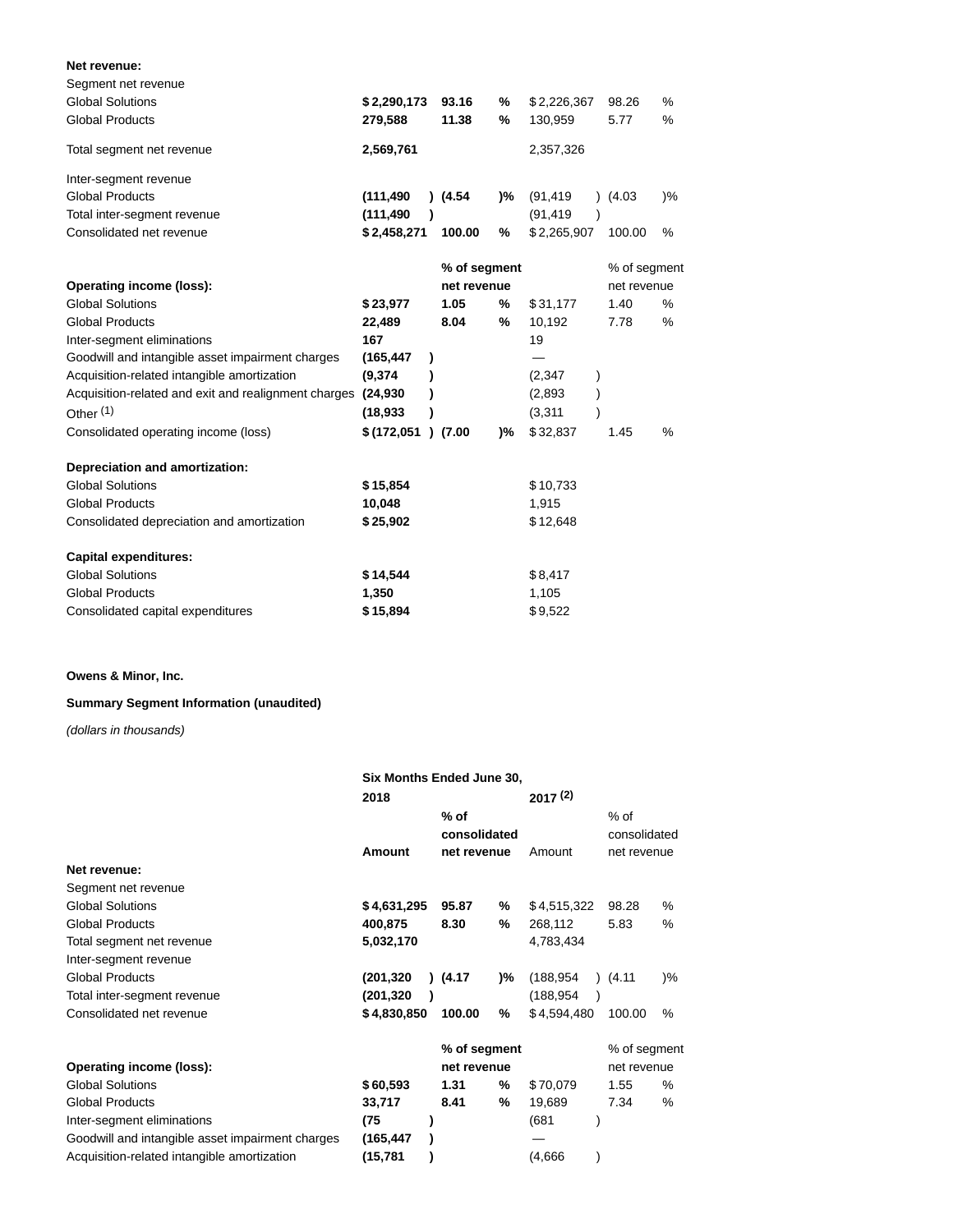| Acquisition-related and exit and realignment charges (39,690 |                     |    | (11, 835) |      |   |
|--------------------------------------------------------------|---------------------|----|-----------|------|---|
| Other $(1)$                                                  | (21,151             |    | (4,233)   |      |   |
| Consolidated operating income (loss)                         | $$(147,834)$ (3.06) | )% | \$68,353  | 1.49 | % |
| Depreciation and amortization:                               |                     |    |           |      |   |
| <b>Global Solutions</b>                                      | \$31,635            |    | \$21,398  |      |   |
| <b>Global Products</b>                                       | 12,178              |    | 3.808     |      |   |
| Consolidated depreciation and amortization                   | \$43,813            |    | \$25,206  |      |   |
| <b>Capital expenditures:</b>                                 |                     |    |           |      |   |
| Global Solutions                                             | \$28,146            |    | \$22,257  |      |   |
| <b>Global Products</b>                                       | 1.908               |    | 2,036     |      |   |
| Consolidated capital expenditures                            | \$30.054            |    | \$24.293  |      |   |

(1) information system strategy (\$0.9 million and \$3.3 million for the second quarter of 2018 and 2017 and \$3.1 million and \$4.2 million for the Software as a Service (SaaS) implementation costs associated with significant global IT platforms in connection with the redesign of our global year-to-date period of 2018 and 2017) and incremental charge to cost of goods sold for inventory fair value adjustments associated with purchase accounting (\$18.1 million in the second quarter and year-to-date of 2018).

(2) Prior year segment results have been recast to exclude acquisition-related intangible amortization to be consistent with management's new measure of segment operating income.

### **Owens & Minor, Inc.**

## **Net Income (Loss) Per Common Share (unaudited)**

(dollars in thousands, except per share data)

|                                                                                                                                                                                                                                                                                                                                                                                                                                      | Three Months Ended Six Months Ended<br><b>June 30,</b>   |                              | <b>June 30.</b>                                                                               |                                         |  |
|--------------------------------------------------------------------------------------------------------------------------------------------------------------------------------------------------------------------------------------------------------------------------------------------------------------------------------------------------------------------------------------------------------------------------------------|----------------------------------------------------------|------------------------------|-----------------------------------------------------------------------------------------------|-----------------------------------------|--|
|                                                                                                                                                                                                                                                                                                                                                                                                                                      | 2018                                                     | 2017                         | 2018                                                                                          | 2017                                    |  |
| Numerator:                                                                                                                                                                                                                                                                                                                                                                                                                           |                                                          |                              |                                                                                               |                                         |  |
| Net income (loss)                                                                                                                                                                                                                                                                                                                                                                                                                    |                                                          |                              | $$ (182,777) $20,141 $ (174,626) $38,926$                                                     |                                         |  |
| Less: income allocated to unvested restricted shares<br>Net income (loss) attributable to common shareholders - basic<br>Add: undistributed income attributable to unvested restricted shares -basic<br>Less: undistributed income attributable to unvested restricted shares -diluted<br>Net income (loss) attributable to common shareholders - diluted<br>Denominator:<br>Weighted average shares outstanding - basic and diluted | $(182,777)$ 19,912<br>$\overline{\phantom{0}}$<br>59,750 | (229<br>27<br>(27)<br>59,863 | (174, 626)<br>$\overline{\phantom{m}}$<br>$$ (182,777) $19.912 $ (174.626) $38.457$<br>60,022 | (469)<br>38,457<br>51<br>(51)<br>60,020 |  |
| Net income (loss) per share attributable to common shareholders:<br>Basic and diluted                                                                                                                                                                                                                                                                                                                                                | \$ (3.07)                                                | $)$ \$0.33                   | \$ (2.92)                                                                                     | 30.64                                   |  |
| Owens & Minor, Inc.                                                                                                                                                                                                                                                                                                                                                                                                                  |                                                          |                              |                                                                                               |                                         |  |
| <b>GAAP/Non-GAAP Reconciliations (unaudited)</b>                                                                                                                                                                                                                                                                                                                                                                                     |                                                          |                              |                                                                                               |                                         |  |
| (dollars in thousands, except per share data)                                                                                                                                                                                                                                                                                                                                                                                        | <b>June 30,</b>                                          | <b>Three Months Ended</b>    | <b>June 30,</b>                                                                               | <b>Six Months Ended</b>                 |  |
|                                                                                                                                                                                                                                                                                                                                                                                                                                      | 2018                                                     | 2017                         | 2018                                                                                          | 2017                                    |  |

Operating income (loss), as reported (GAAP) **\$ (172,051 )** \$ 32,837 **\$ (147,834 )** \$ 68,353 Acquisition-related intangible amortization (1) **9,374** 2,347 **15,781** 4,666 Goodwill and intangible asset impairment charges <sup>(2)</sup> **165,447** — **165,447** — **165,447**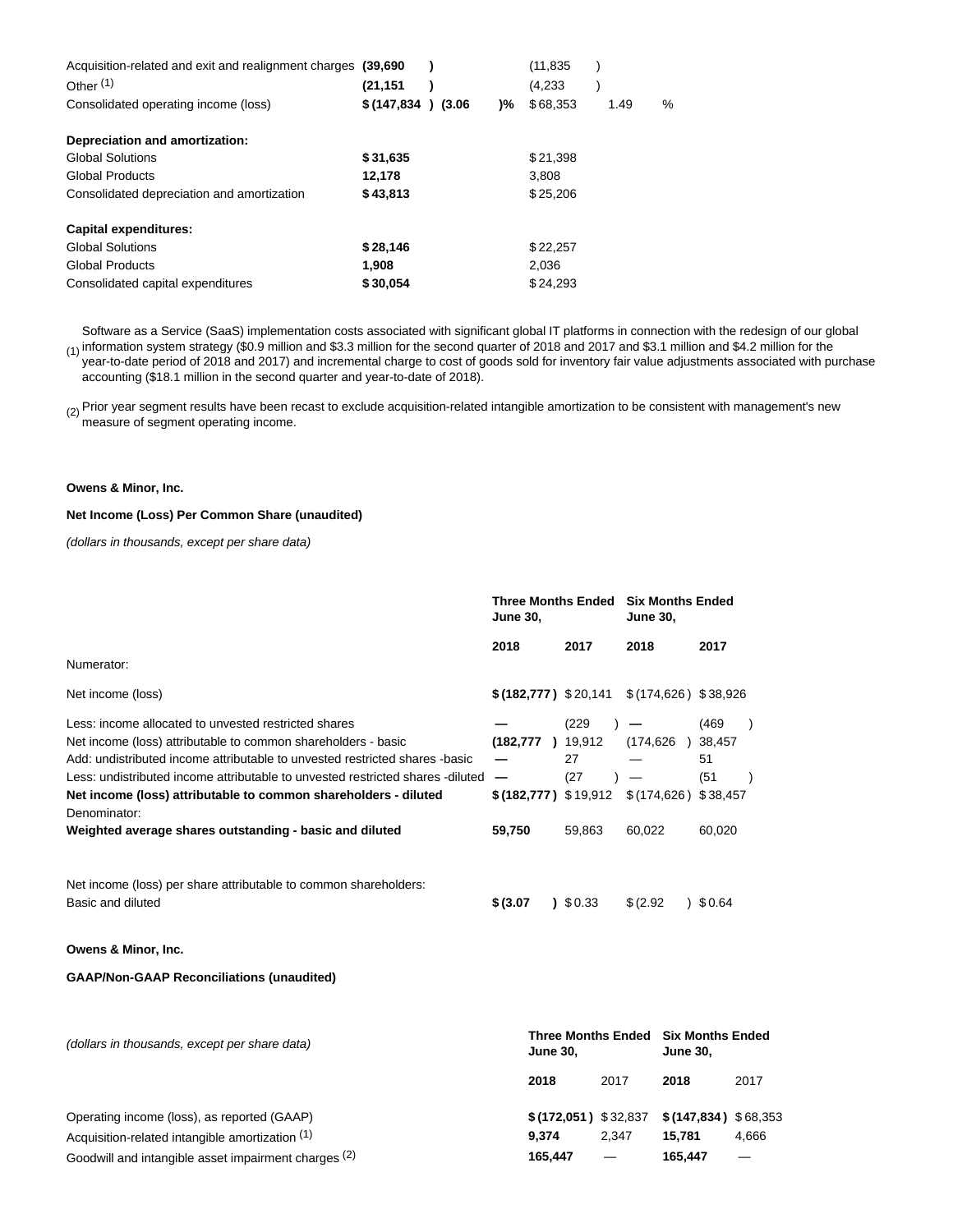| Acquisition-related and exit and realignment charges (3)                           | 24,930                 | 2,893                           | 39,690                 | 11,835   |  |
|------------------------------------------------------------------------------------|------------------------|---------------------------------|------------------------|----------|--|
| Fair value adjustments related to purchase accounting $(4)$                        | 18,059                 |                                 | 18,059                 |          |  |
| Other <sup>(5)</sup>                                                               | 874                    | 3,311                           | 3,092                  | 4,233    |  |
| Operating income, adjusted (non-GAAP) (Adjusted Operating Income)                  | \$46,633               | \$41,388                        | \$94,235               | \$89,087 |  |
| Net income (loss), as reported (GAAP)                                              | $$(182,777)$ $$20,141$ |                                 | $$(174,626)$ $$38,926$ |          |  |
| Acquisition-related intangible amortization (1)                                    | 9,374                  | 2,347                           | 15,781                 | 4,666    |  |
| Income tax expense (benefit) $(6)$                                                 | (2, 519)               | $)$ (696)                       | (4,075)                | (1,392)  |  |
| Goodwill and intangible asset impairment charges (2)                               | 165,447                |                                 | 165,447                |          |  |
| Income tax expense (benefit) (6)                                                   | (2,060)                | $\hspace{0.1mm}-\hspace{0.1mm}$ | (2,060)                |          |  |
| Acquisition-related and exit and realignment charges (3)                           | 24,930                 | 2,893                           | 39,690                 | 11,835   |  |
| Income tax expense (benefit) $(6)$                                                 | (6, 693)               | (1,008)                         | (10, 268)              | (4,513)  |  |
| Fair value adjustments related to purchase accounting $(4)$                        | 18,059                 |                                 | 18,059                 |          |  |
| Income tax expense (benefit) $(6)$                                                 | (4,950)                | $\hspace{0.1mm}-\hspace{0.1mm}$ | (4,950)                |          |  |
| Other <sup>(5)</sup>                                                               | 874                    | 3,311                           | 3,092                  | 4,233    |  |
| Income tax expense (benefit) $(6)$                                                 | (242)                  | (1, 139)                        | (474                   | (1, 492) |  |
| Net income, adjusted (non-GAAP) (Adjusted Net Income)                              | \$19,443               | \$25,849                        | \$45,616               | \$52,263 |  |
| Net income (loss) per diluted common share, as reported (GAAP)                     | \$ (3.07)              | 80.33                           | \$(2.92)               | \$0.64   |  |
| Acquisition-related intangible amortization, per diluted common share (1)          | 0.12                   | 0.03                            | 0.19                   | 0.05     |  |
| Goodwill and intangible asset impairment charges (2)                               | 2.73                   |                                 | 2.73                   |          |  |
| Acquisition-related and exit and realignment charges, per diluted common share (3) | 0.31                   | 0.03                            | 0.49                   | 0.12     |  |
| Fair value adjustments related to purchase accounting $(4)$                        | 0.22                   |                                 | 0.22                   |          |  |
| Other, per diluted common share (5)                                                | 0.01                   | 0.04                            | 0.04                   | 0.05     |  |
| Net income per diluted common share, adjusted (non-GAAP) (Adjusted EPS)            | \$0.32                 | \$0.43                          | \$0.75                 | \$0.86   |  |

The following items have been excluded in our non-GAAP financial measures:

(1) Acquisition-related intangible amortization includes amortization of certain intangible assets established during purchase accounting for business combinations. These amounts are highly dependent on the size and frequency of acquisitions and are being excluded to allow for a more consistent comparison with forecasted, current and historical results and the results of our peers.

<sup>(2)</sup> Includes \$149 million in goodwill and \$16.5 million in intangible assets impairment charges in our Global Products segment. The charges resulted from our interim goodwill impairment testing performed as a result of lower than projected financial results of certain reporting units due to customer losses and operational inefficiencies, which have caused us to revise our expectations with regard to future performance and a decline in market capitalization of the Company.

 $^{(3)}$  Acquisition-related charges, pre-tax, were \$23.2 million and \$35.3 million for the three and six months ended June 30, 2018, compared to \$0.7 million and \$2.0 million for the same period of 2017. Acquisition related expenses in 2018 consisted primarily of transition and transaction costs for the Halyard S&IP acquisition. Expenses in 2017 consisted primarily of transaction costs for Byram.

Exit and realignment charges, pre-tax, were \$1.7 million and \$4.4 million for the three and six months ended June 30, 2018. Amounts in 2018 were associated with establishment of our client engagement centers. Exit and realignment charges were \$2.2 million and \$9.8 million for the three and six months ended June 30, 2017. Charges in 2017 were associated with the write-down of information system assets which are no longer used and severance charges from reduction in force and other employee costs associated with the establishment of our new client engagement center.

(4) The second quarter of 2018 includes an incremental charge to cost of goods sold from purchase accounting impacts related to the sale of acquired inventory that was written up to fair value in connection with the Halyard S&IP acquisition.

(5) Software as a Service (SaaS) implementation costs associated with significant global IT platforms in connection with the redesign of our global information system strategy.

(6) These charges have been tax effected in the preceding table by determining the income tax rate depending on the amount of charges incurred in different tax jurisdictions and the deductibility of those charges for income tax purposes.

### **Use of Non-GAAP Measures**

This earnings release contains financial measures that are not calculated in accordance with U.S. generally accepted accounting principles ("GAAP"). In general, the measures exclude items and charges that (i) management does not believe reflect Owens & Minor, Inc.'s (the "Company") core business and relate more to strategic, multi-year corporate activities; or (ii) relate to activities or actions that may have occurred over multiple or in prior periods without predictable trends. Management uses these non-GAAP financial measures internally to evaluate the Company's performance, evaluate the balance sheet, engage in financial and operational planning and determine incentive compensation.

Management provides these non-GAAP financial measures to investors as supplemental metrics to assist readers in assessing the effects of items and events on its financial and operating results and in comparing the Company's performance to that of its competitors. However, the non-GAAP